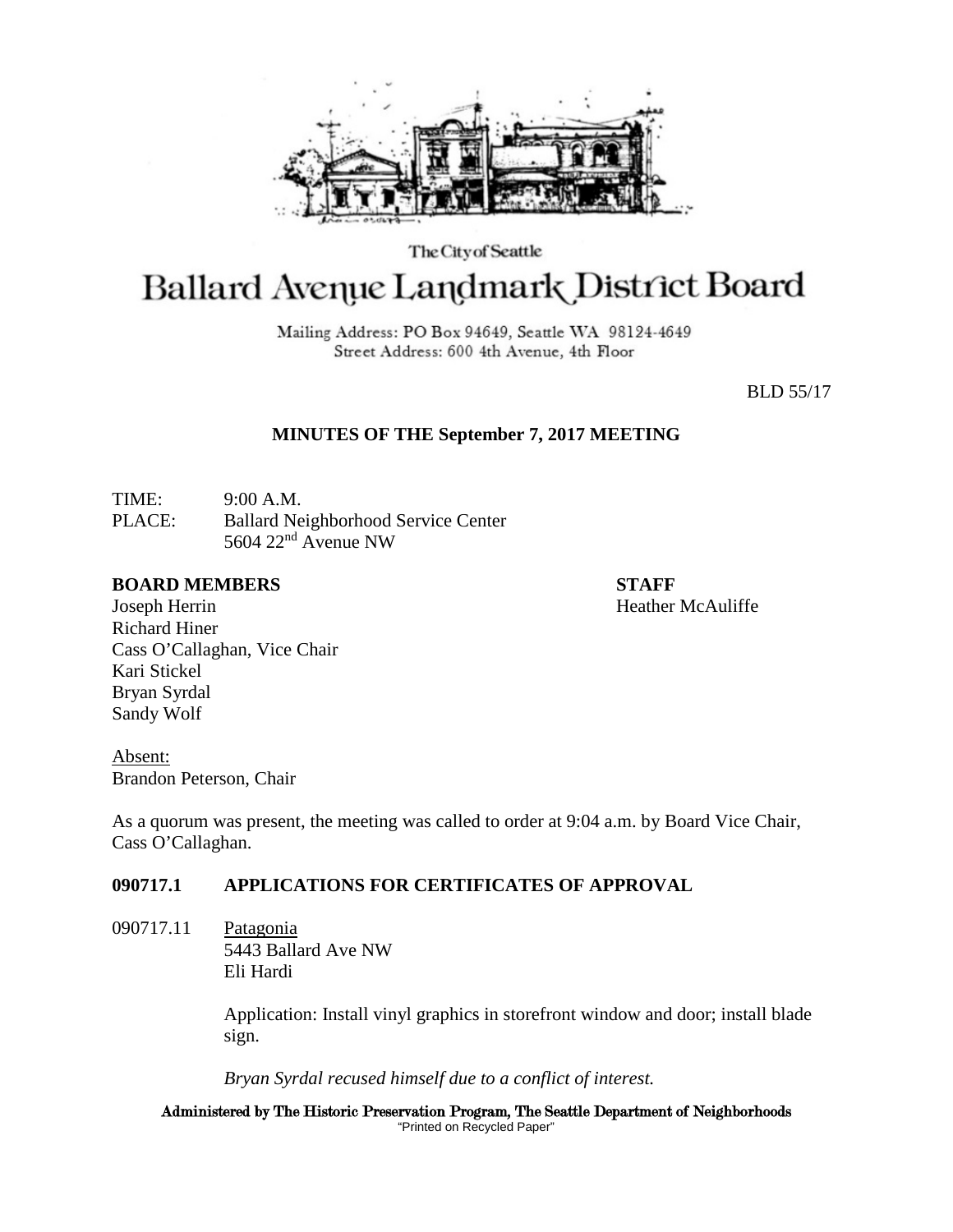Staff Report: Heather McAuliffe distributed exhibits from the application. The relevant guidelines were 7 and 13.

Applicant Comment: Eli Hardi, architect, provided an updated packet and explained the proposal. Originally, the blade sign was proposed to be installed on the façade, but it was determined that attachment to the sandstone would be difficult. Now the sign will be installed as a hanging sign under the awning instead.

Public Comment: Mike Peck complimented the design. He asked if there would be lights installed with the hanging sign. Eli Hardi confirmed that there would not be any lighting installed.

Board Discussion: Board members confirmed that the window signage met the transparency guidelines. There was a discussion about the material for the hanging sign, digitally printed metal. Sandy Wolf noted that the sign met the size guidelines, and while wood is preferred, metal is allowed. She noted also that painted signs are preferred for windows, but that vinyl signage is allowed. Eli Hardi explained that vinyl is easier to remove and does not require scraping.

Motion: Sandy Wolf made a motion to approve the application as presented.

MM/SC/SW/RH 5-0-0

*Bryan Syrdal rejoined the Board.*

090717.12 Ballard Republic 5135 Ballard Ave NW Jim Goodspeed

> Application: Construct a 560 sf streatery on  $20<sup>th</sup>$  Ave NW adjacent to 5135 Ballard Ave NW.

Staff Report: Heather McAuliffe distributed photos and plans from the application. The relevant guidelines were Preamble, Purpose/Goals, Guidelines/General, 3, 7, 8, 9 and 10.

Applicant Comment: Jim Goodspeed reviewed the plans with the board. He said there was a question of what would happen with the existing bike corral, which would be displaced. He explained that the streatery would be accessed off from a door off  $20<sup>th</sup>$  NW. The design incorporates hardy evergreens, which will stand up to the urban environment. Ipe wood will be used – it will not be stained or oiled. It will go to natural grey over time. Hot rolled steel will be incorporated into the design. The burned color layer gives it a dark appearance. It will be clear coated to keep it from rusting. It will have to be reapplied every couple years.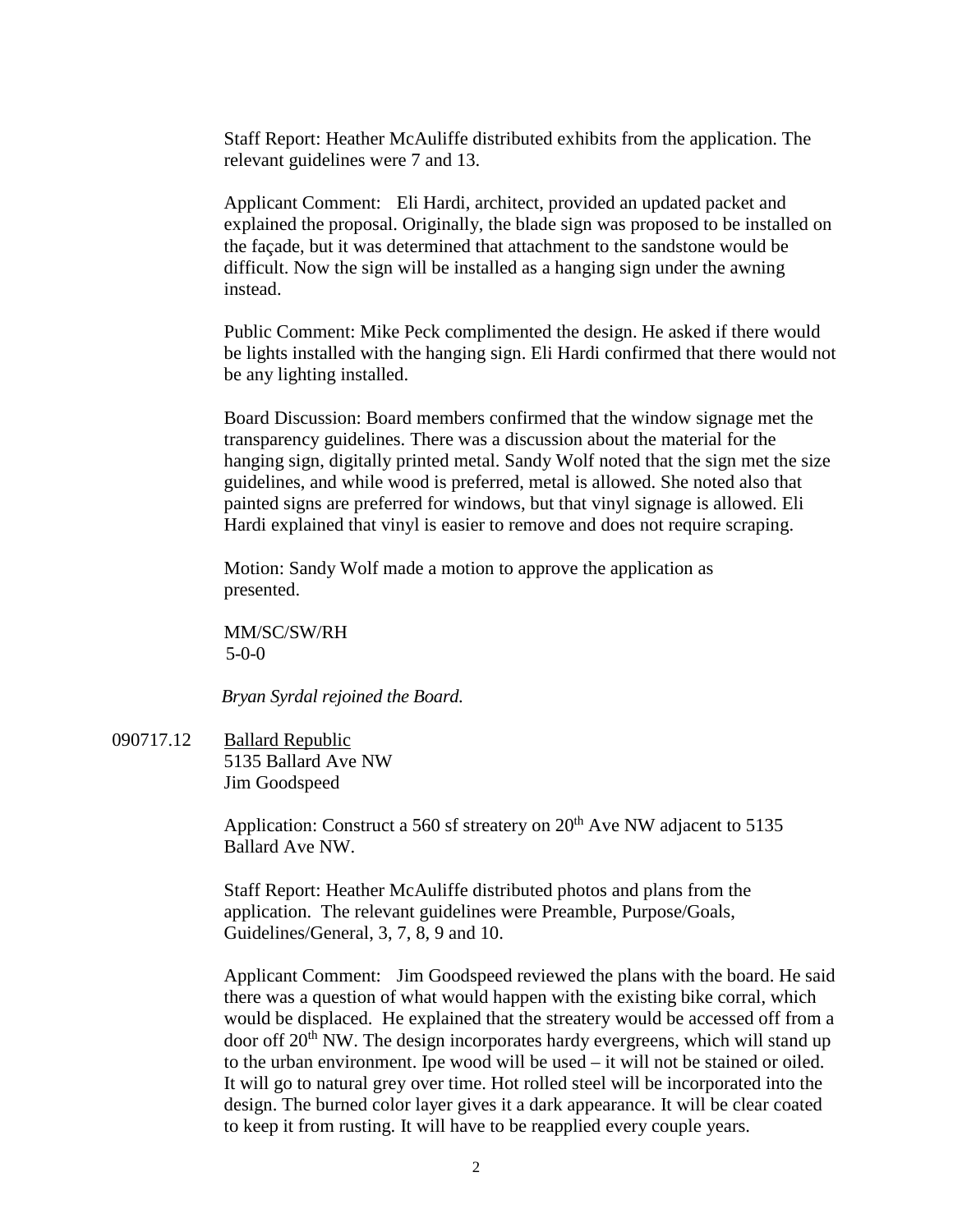Public Comment: Mike Peck asked clarifying questions.

Board Discussion: The Board discussed the bike corral that would be displaced. Board members concurred that since it is not being used, it would be fine if it were removed and not reinstalled.

There was a discussion of the strip lighting along the perimeter. Board members determined that it would be acceptable. Board members concurred that the materials to be used as part of the streatery were subdued and that the landscaping fit the guidelines, provided it were kept low. Joe Herrin recommended that the non-fixed furniture be removed when not in use. Rick Hiner agreed.

Motion: Sandy Wolf made a motion to approve the application as submitted.

MM/SC/SW/RH 6-0-0

### **090717.2 SPECIAL TAX VALUATION**

090717.21 5306-5310 Ballard Ave NW Heather McAuliffe

Special Tax Valuation recommendation

Heather McAuliffe explained how the special tax valuation status program works for rehabilitations, and what had been required for the work at this property to qualify for the program. She distributed the staff report. She confirmed that the application requirements had been met, including photo documentation of the rehabilitation, and documentation of related expenses.

Motion: Cass O'Callaghan made a motion to approve the special tax valuation application as presented, citing the motion in the staff report in full.

MM/SC/CO/SW  $6-0-0$ 

090717.22 5333-5335 Ballard Ave NW Heather McAuliffe

Special Tax Valuation recommendation

Heather McAuliffe explained that the application requirements had been met and distributed a staff report.